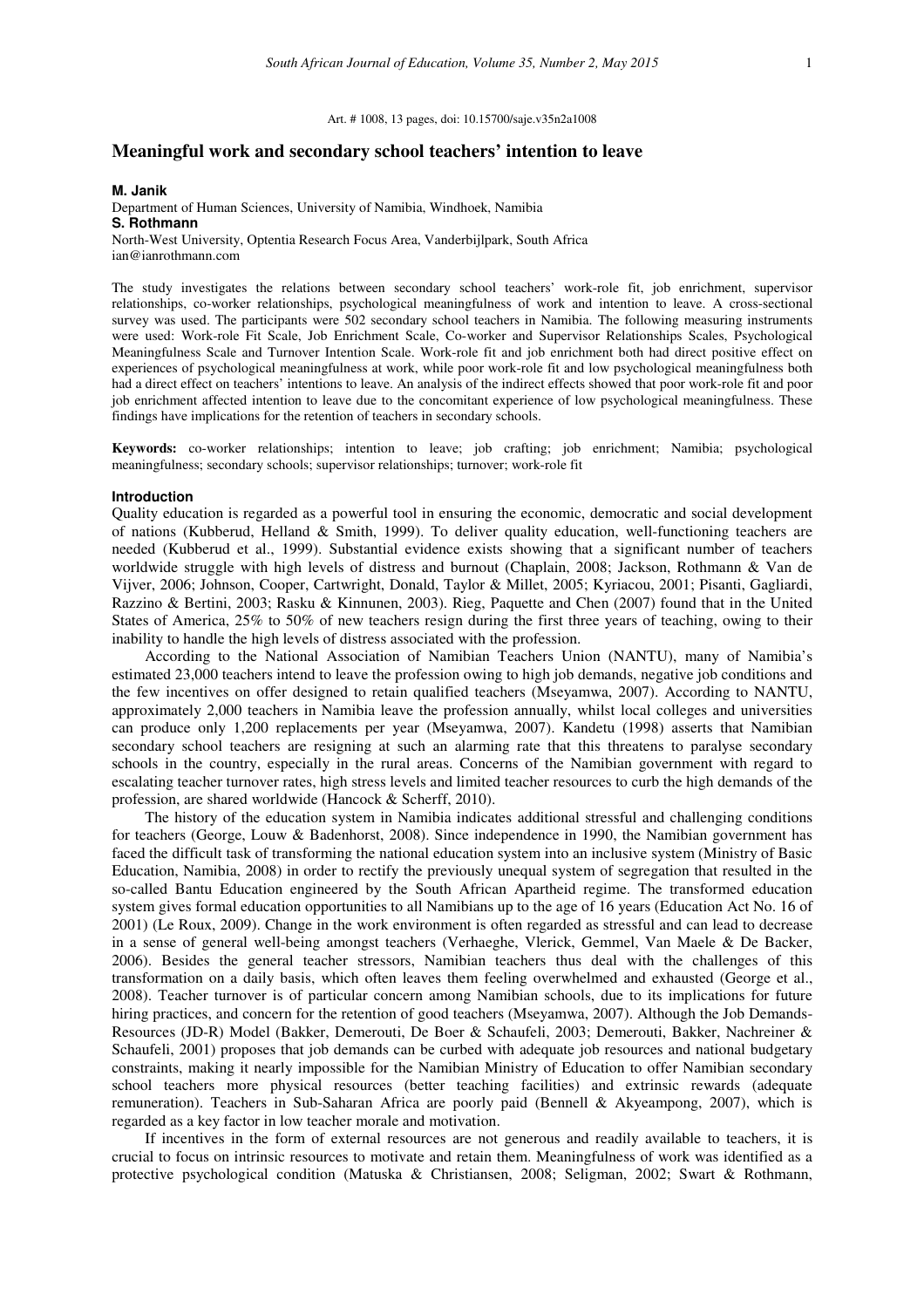2012), which might be associated with talent retention (Swart & Rothmann, 2012). Steger, Littman-Ovadia, Miller, Menger and Rothmann (2013) found that psychological meaningfulness promotes work engagement even when employees experience high levels of negative affect. Wolhuter, Van der Walt, Potgieter, Meyer and Mamiala (2012) have indicated that the student teachers they studied were inspired by meaningful experiences. Psychological meaningfulness is not simply an effect of some or other specific working condition of an individual, but a result of an individual's spontaneous and continuous effort to find meaning irrespective of the conditions they endure (Isaksen, 2000).

Organisations usually attempt to retain employees, as employee turnover can affect the organisation and employees negatively. The costs are created owing to the loss of human capital with the departure of the employee, need for temporary staffing and the recruitment, selection and training of new workers (Holtom, Mitchell, Lee & Eberly, 2008). Dess and Shaw (2001) point out that when an employee leaves an organisation, it could affect the performance of the organisation negatively due to the loss of organisational wisdom and expertise (Glebbeek & Bax, 2004). Holtom et al. (2008) mention that individuals are negatively affected when they intend to resign. Retention of teachers in secondary schools requires knowledge of the factors contributing to experiences of meaningfulness at work.

## Psychological Meaningfulness at Work and Intention to Leave

Frankl (1959) regards the individual's search for meaning as a primary motivation in life. Frankl (1959) professes that every individual strives to find a concrete meaning in personal existence, including at the workplace (Cohen-Meitar, Carmeli & Waldman, 2009). The meaningful life is identified by Peterson, Park and Seligman (2005) as one of the components that contribute significantly to happiness. Due to the fact that individuals spend more than a third of their lives at work (Wrzesniewski, McCauley, Rozin & Schwartz, 1997), identities are often formed in terms of work (Meyers, 2007). Work should thus be highly meaningful to human beings. When work activities are congruent with the individual's values and/or strengths, work is most likely to be highly meaningful to such an individual (Peterson & Seligman, 2004).

Meaningfulness is regarded as a psychological condition that is essential for personal growth (May, Gilson & Harter, 2004), work motivation (Pratt & Ashforth, 2003), work engagement and commitment (Fairlie, 2011; Kahn, 1990; Nelson & Simmons, 2003). Kahn (1990) defines psychological meaningfulness as related to the value

people attach to a work goal, as distinct from their own personal goals. Meaningfulness refers to the subjective appraisal of events in one's life and the significance attributed to these events in relation to one's goals, as well as the values, beliefs and personal identity created by them (Matuska & Christiansen, 2008).

May et al. (2004) point out that three factors influence meaningfulness at the workplace, namely work-role fit, job enrichment, and co-worker relationships. Meaningfulness can also develop when a person is able to express the preferred self in the workplace without fear of humiliation (Pratt & Ashforth, 2003). Hence, supervisor (or leader) behaviour (Kahn & Heaphy, 2014) might also affect experiences of meaningfulness at work.

Meaningfulness of work involves a fit between the work-role and the employee's values, beliefs and behaviours (Brief & Nord, 1990). Work-role fit is the match an employee experiences between his/her self-concept and the work-role (May et al., 2004; Olivier & Rothmann, 2007; Schreuder & Theron, 2004). Such a match gives the individual a sense of meaningfulness, because he or she can express his/her values and beliefs through their work (Shamir, 1991; Van Zyl, Deacon & Rothmann, 2010). Iplik, Kilic and Yalcin (2011) regard work-role fit as that between the characteristics of the person and the characteristics of the work-role and related tasks. Research by May et al. (2004) supports the notion that a high level of work-role fit leads to an augmented experience of psychological meaningfulness in the workplace. Olivier and Rothmann (2007) indicate that the roles people perform at work contribute significantly towards their experience of meaningfulness at work. Individuals that experience high levels of work-role fit perceive their jobs as a calling, and are willing to work far more than is expected of them (Dik & Duffy, 2008).

Hackman and Oldham (1980) emphasise that tasks that facilitate personal growth contribute to experiences of meaningfulness at work. Chen, Zhang and Vogel (2011) found that employees will experience meaningfulness when they feel in control of their work tasks, or when their personal growth increases through the work they are doing. Tasks that are repetitive and allow little or no autonomy lead to boredom, lack of flexibility and job dissatisfaction (Hackman & Oldham, 1980). Job enrichment entails a redesign of such jobs, so that they become challenging. Job enrichment theory emphasises the importance of meaningfulness of work – amongst other work-related factors – on employee behaviour as a significant contributor to job satisfaction, on quality of work and on motivation (Hackman & Oldham, 1980). Hackman, Oldham, Janson and Purdy (1995) propose that an employee will feel good and thrive at work if the psychological work state of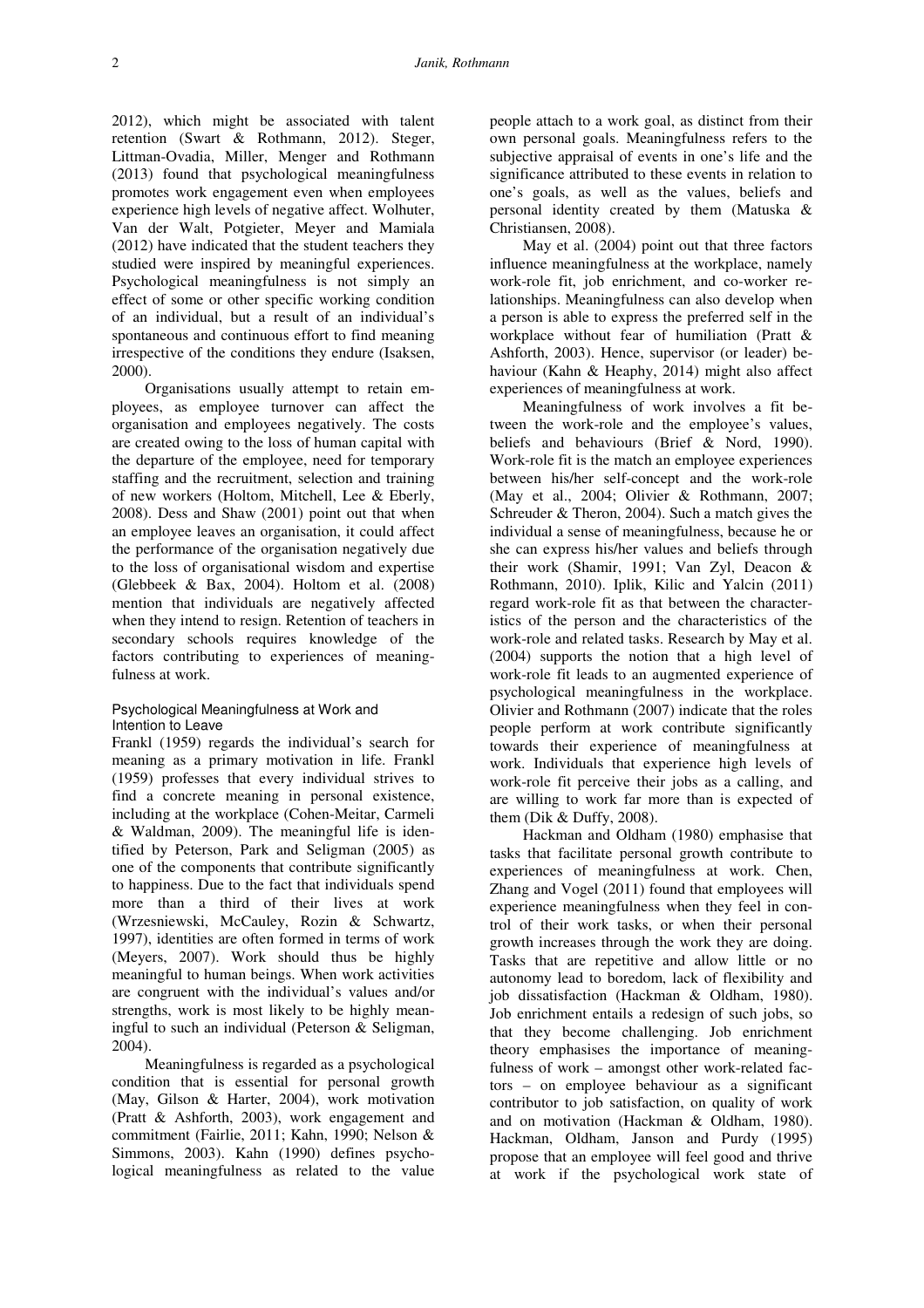meaningfulness is met during work, which in turn will lead to the enhancement of internal motivation. However, if an employee does not experience meaningfulness of work, internal motivation will drop significantly (Whittington & Galpin, 2010). Research indicates that job enrichment can significantly influence people's experience of meaningfulness of their work (May et al., 2004; Oldham, Hackman & Pearce, 1976).

Frost, Dutton, Worline and Wilson (2000) maintain that an emotional ecology that encompasses personal connectivity through high levels of caring leads to increased meaningfulness in people's lives. Kahn (1990) found that when people do not care for each other, that as a result a general feeling of disrespect may be generated, which impacts negatively on a sense of meaningfulness. May et al. (2004) indicate that well-established and satisfying co-worker relationships lead to a higher sense of meaningfulness in one's job, while Kahn (1990) emphasised that good interpersonal interaction at work fosters a strong sense of belonging, which increases the experience of meaningfulness at work. Frost et al. (2000) show how meaningfulness can be stimulated through care. If an employee feels cared for by co-workers and the supervisor, such a worker will feel valued, respected, useful and worthy, and not taken for granted. Consequently a deep sense of meaningfulness develops.

Supervisor-employee relationships can offer a sense of connectedness and attachment to purpose, which affect employees' sense of meaningfulness of work (Grant, 2012; Kahn & Heaphy, 2014; Podolny, Khurana & Hill-Popper, 2005; Pratt & Ashforth, 2003; Thompson & Bunderson, 2003). If a supervisor's focus is not only instrumental (in terms of motivating employees to work well), but expressive (focused on the individuality of employees and what they need in their endeavour to fulfil themselves), relationships will be facilitative. Facilitative leaders create relationships in which followers feel connected to leaders. Such relationships heighten the sense of belongingness and felt meaningfulness at work (Kahn & Heaphy, 2014). The supportive supervisor will show concern for the needs and feelings of employees, encourage them from voicing their concerns, assist them in developing new skills, help them to solve work-related problems, and provide them with positive feedback (Deci & Ryan, 2011). This kind of support will encourage the employee to remain interested in his/her work and to enhance their autonomy. Such employees will feel safe to try new, creative ways of doing their work, will discuss mistakes, and will be more open when they are in a supportive environment of such a kind, which will in turn ensure a sense of meaningfulness of work amongst employees.

The above-mentioned literature confirms that work-role fit, job enrichment, supportive co-worker relationships and facilitative supervisor relationships result in experiences of psychological meaningfulness at work. However, research shows that work-role fit (Swart, 2012), job enrichment (Daniels, 2000) and relationship with co-workers and supervisors (Eisenberger, Stinglhamber, Vandenberghe, Sucharski & Rhoades, 2002; Rothmann, Diedericks & Swart, 2013) all affect employees' intention to leave organisations. Therefore it is expected that work-role fit, an enriched job, as well as supportive and facilitative co-worker and supervisor relationships will indirectly discourage the intention to leave, by encouraging and sustaining a sense of meaningfulness at work.

### Aim and Hypotheses

Based on the review of available literature, it is postulated that specific factors contribute to the experience of meaningfulness at work for secondary school teachers. At the same time, this study foresaw that the meaningfulness of work leads to the retention of secondary school teachers. The following hypotheses were set for this study:

H1: Work-role fit, job enrichment, co-worker relationships and supervisor relationships are positively related to psychological meaningfulness of a teachers' work.

H2: Work-role fit, job enrichment, co-worker relationships and, supervisor relationships are negatively related to teachers' intention to leave.

H3: Meaningfulness of work is negatively related to teachers' intention to leave.

H4: Work-role fit, job enrichment, co-worker relationships and supervisor relationships indirectly affect teachers' intention to leave, by means of psychological meaningfulness.

# **Research Methodology**

### Research Design

A quantitative and descriptive research approach was followed. More specifically, a cross-sectional survey was used to gather data and analyse relations between variables (Creswell, 2009).

#### **Participants**

Secondary school teachers of all the government and private schools of the Khomas, Otjozondjupa, Omaheke, Erongo, Hardap and Karas educational regions in Namibia were invited to participate in this research study on a voluntary basis, forming the target population. These educational regions are easily accessible, and are arranged around the Khomas region, where the research was conducted. Financial considerations placed pressure on the researcher to include the nearest and most convenient regions in the target population. Other considerations such as summer flooding, which could delay the transport of questionnaires, constituted another reason for excluding the northern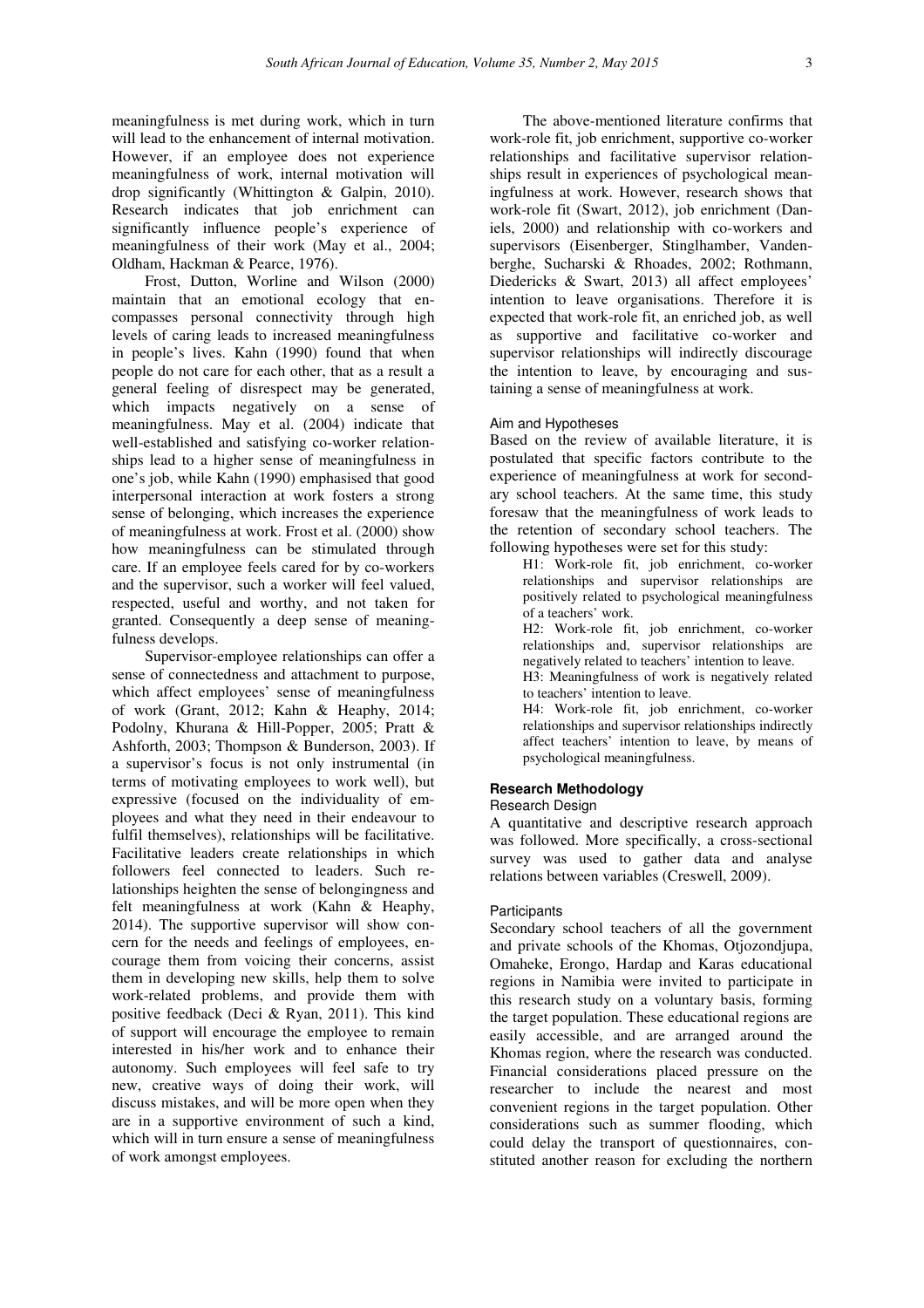35 secondary schools participated from the educational regions mentioned. Approximately 57% of the participants were from the Khomas region. Ten private schools and 25 government schools participated. Nearly 52% of all the teachers of the participating schools volunteered to participate in this study. Many of the non-participating teachers mentioned that they prefer not to participate due to a heavy workload. Table 1 outlines the characteristics of the participants.

**Table 1** Characteristics of the Participants (*n* = 502)

| Item                | $m$ and $m$ and $m$ are $m$ and $m$<br>Category | -,<br>Frequency | Percentage |
|---------------------|-------------------------------------------------|-----------------|------------|
| Gender              | Male                                            | 177             | 35.25      |
|                     | Female                                          | 325             | 64.75      |
| Age                 | $20 - 24$                                       | 22              | 3.38       |
|                     | 25-29                                           | 86              | 17.13      |
|                     | 30-34                                           | 75              | 14.93      |
|                     | 35-39                                           | 60              | 11.95      |
|                     | 40-44                                           | 66              | 13.15      |
|                     | 45-49                                           | 78              | 15.54      |
|                     | 50-54                                           | 65              | 12.95      |
|                     | 55-59                                           | 32              | 6.37       |
|                     | $60 +$                                          | 18              | 3.59       |
| Qualifications      | Grade 12                                        | 11              | 2.20       |
|                     | Diploma                                         | 166             | 33.10      |
|                     | Postgraduate Diploma                            | 146             | 29.10      |
|                     | Degree                                          | 94              | 18.70      |
|                     | Honours Degree                                  | 64              | 12.70      |
|                     | Master's or Doctoral Degree                     | 21              | 4.20       |
| Job Tenure          | Up to 1 year                                    | 59              | 11.75      |
|                     | Up to 2 years                                   | 50              | 9.96       |
|                     | Up to 3 years                                   | 47              | 9.36       |
|                     | Up to 4 years                                   | 40              | 7.97       |
|                     | 5 to 6 years                                    | 56              | 11.16      |
|                     | 7 to 8 years                                    | 41              | 8.17       |
|                     | 9 to 10 years                                   | 36              | 7.17       |
|                     | 11 to 15 years                                  | 49              | 9.76       |
|                     | 16 to 20 years                                  | 55              | 10.96      |
|                     | $21 + years$                                    | 69              | 13.75      |
| <b>Job Position</b> | <b>Student Teacher</b>                          | 8               | 1.59       |
|                     | Junior Teacher                                  | 50              | 9.96       |
|                     | Senior Teacher                                  | 364             | 72.51      |
|                     | Head of Department                              | 62              | 12.35      |
|                     | Principal                                       | 18              | 3.59       |

Table 1 indicates that more female than male teachers participated in the study. The age category of 25-29 had the highest number of participants. Approximately 33% of the participants indicated that they were in possession of a teaching diploma as their highest professional qualification. Of all the participants, about 98% had an academic qualification higher than Grade 12. About 25% of the participants had been in the teaching profession for

five years or less, whereas approximately 92% had been teaching for longer than two years. Approximately 47% of the teachers were working for more than five years at their specific school, whilst about 53% of the teachers had been working for up to four years at their current school. Approximately 34% of these had teaching experience of 11 or more years. With regard to home language, 49% of participants indicated that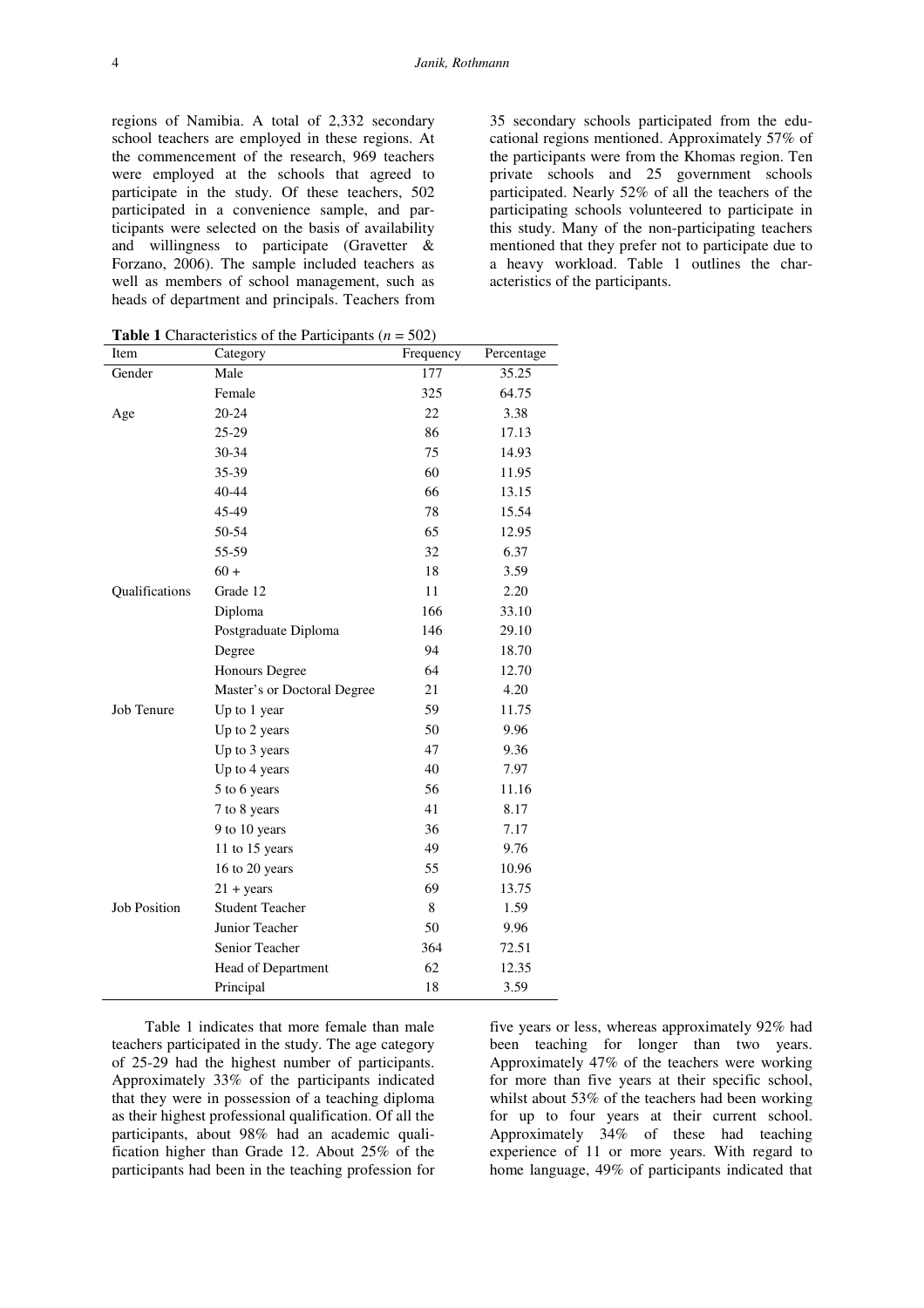they were Afrikaans-speaking, whilst 15% were Oshiwambo-speaking. The other language groups were smaller, with Tswana-speaking teachers being the lowest number represented.

### Measuring Instruments

The *Work-role Fit Scale* (WRFS) (May et al., 2004) was used to collect data concerning participants' subjective experience of the fit between their self-concept and their work-roles. The items (e.g., "my job 'fits' how I see myself") used a 7-point agreement-disagreement scale varying from 1 (*strongly disagree*) to 7 (*strongly agree*). The reliability of the WRFS was confirmed by Olivier and Rothmann (2007) in a study in a multinational oil company ( $\alpha = 0.90$ ). May et al. (2004) found internal consistency with the WRFS when conducting research in a large insurance company ( $\alpha$  = 0.92).

The *Job Diagnostic Survey* (JDS) (Hackman & Oldham, 1975) was used to collect data concerning secondary school teachers' subjective experience of the degree of personal enrichment they experience because of their work (Fried & Ferris, 1987). The items (e.g. "to what extent do managers and co-workers let you know how well you are doing on your job?") used a 7-point scale varying from 1 (*very little*) to 7 (*a great deal*). Hackman and Oldham (1975) conducted studies with the JDS with 658 employees working in 62 different jobs at seven different organisations. The results of this study showed that the JDS has internal consistency reliability as well as discriminant validity. Internal consistency and reliability ranged from a high of 0.88 to a low of 0.56.

*Co-worker relationships* were measured by means of ten items (e.g. "my co-workers value my input") from May et al. (2004). *Supervisor relationships* were measured by five items for supervisor support (e.g. "my supervisor helps me solve work-related problems") and five items for supervisor trust (e.g. "I trust my supervisor"). Each item required the respondent to answer on a scale that varied from 1 (*strongly disagree*) to 7 (*strongly agree*). May et al. (2004) confirmed Cronbach alpha coefficients of 0.93 for co-worker relationships and 0.95 for supervisor relationships in their study on the determining factors and mediating effects of three psychological conditions in an insurance firm in the USA.

The *Psychological Meaningfulness Scale* (PMS) (Spreitzer, 1995) was used to measure psychological meaningfulness. Six items of the PMS were used (e.g. "the work I do is very important to me"). A Likert scale varying from 1 (*never*) to 5 (*always*) was used. May et al. (2004) found a Cronbach alpha coefficient of 0.90 for the PMS.

*The Turnover Intention Scale* (TIS) (Saks, 2006) has been utilised in this study to collect data on teachers' intention to leave their job. The items (e.g. "I am planning to search for a new job during the next 12 months") are anchored from *strongly disagree* (1) to *strongly agree* (7). Saks (2006) reported an internal consistency of 0.82 for the TIS. Using Cronbach's alpha coefficient, the internal consistency of the TIS was 0.91 in a study conducted by Weaver and Yancey (2010).

# Statistical Analysis

The data analysis was carried out by means of Mplus version 7.3 (Muthén & Muthén, 1998-2012). A robust maximum likelihood (MLR) estimator was used to compute the Akaike Information Criterion (AIC) and the Bayes Information Criterion (BIC). These fit statistics are relevant for comparing non-nested measurement models. The AIC, which is a comparative measure of fit, is meaningful when different models are estimated. The lowest AIC is the best-fitting model. The BIC provides an indication of model parsimony (Kline, 2010). The weighted least-squares with mean and variance adjustment (WLSMV) estimator was used to test the structural models. This estimator is robust; it does not assume normally distributed variables and it provides the best option for modelling categorical data (Brown, 2006).

The following Mplus fit indices were used in this study: absolute fit indices, which included the Chi-square statistic (the test of absolute fit of the model), the weighted root mean square residual (WRMR), and the root means square error of approximation (RMSEA); incremental fit indices, which included the Tucker-Lewis Index (TLI); and the Comparative Fit Index (CFI) (Hair, Black, Babin & Andersen, 2010). The CFI also compares the hypothesised and independent models, but also takes sample size into account. The TLI is a relative measure of covariation explained by the hypothesised model, which has been specifically designed for the assessment of factor models. Critical values for good model fit have been recommended for the CFI and TLI to be acceptable above the 0.90 level (Wang & Wang, 2012), although Hu and Bentler (1999) recommended a cut-off value of 0.95. The RMSEA provides an indication of the overall amount of error in the hypothesised model-data fit, relative to the number of estimated parameters (complexity) in the model. The recommended acceptable levels of the RMSEA should be 0.05 or less, and should not exceed 0.08. Hu and Bentler (1999) suggest a value of 0.06 to indicate acceptable fit. Chi-square difference tests were conducted to compare alternative nested structural models (Muthén & Muthén, 1998-2012).

Reliabilities (ρ) of scales measured by items rated on a continuous scale were computed by means of a formula based on the sum of squares of standardised loadings and the sum of standardised variance of error terms (Wang & Wang, 2012).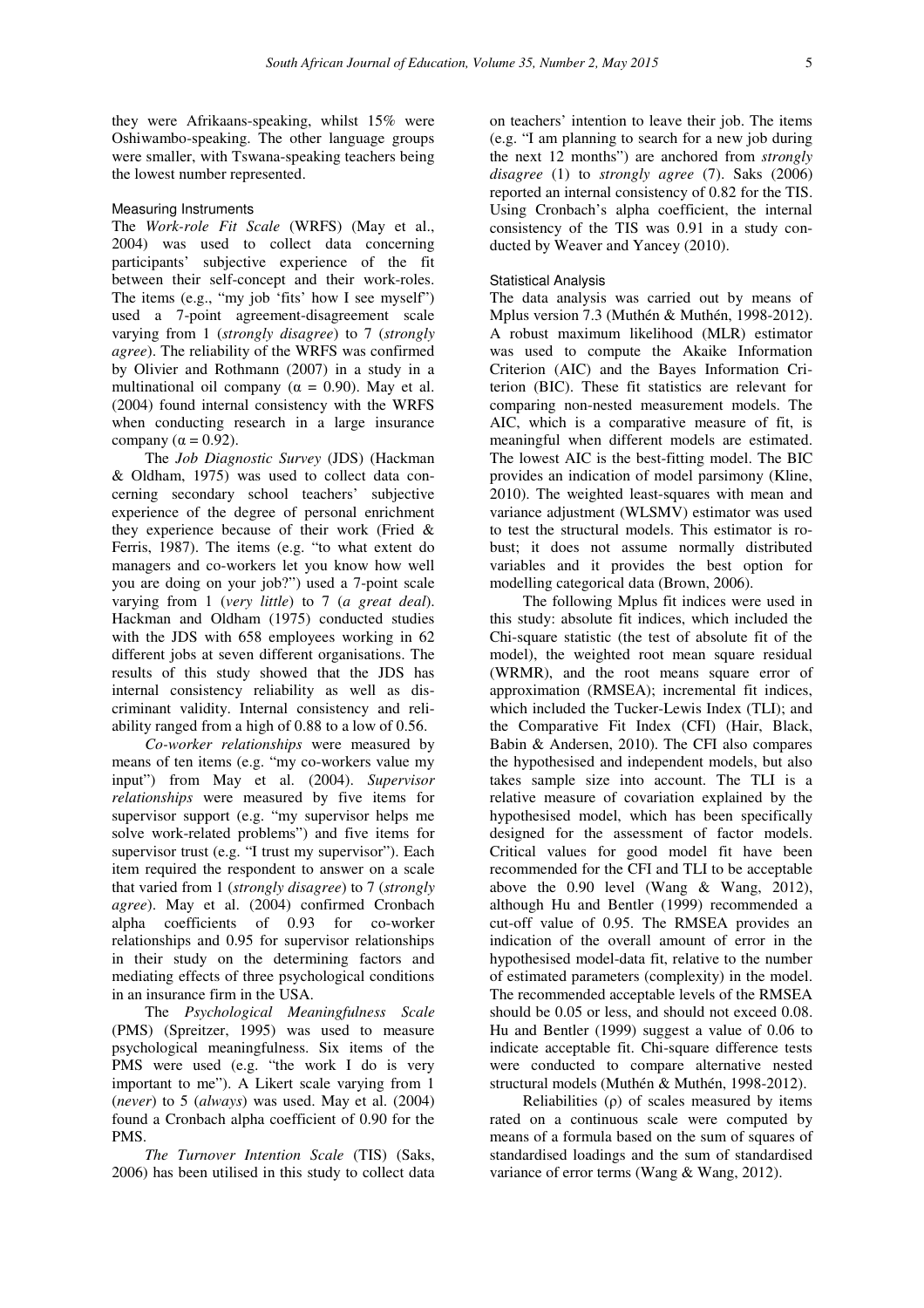# **Results**

The results of the study are reported below. First, the results of tests of competing measurement models are reported. Second, the results of tests of alternative structural models are reported.

## Testing the Measurement Model

Using confirmatory factor analysis (CFA), a sixfactor measurement model and alternative models were tested to assess whether items would load significantly onto the scales with which they were associated. Four measurement models were tested. Model 1 consisted of six latent variables, namely a) work-role fit (measured by three observed variables); b) job enrichment (measured by six observed variables); c) co-worker relationships (measured by 10 observed variables); d) supervisor relationships, which consisted of two latent variables, namely supervisor support (measured by five observed variables) and supervisor trust (measured by five observed variables); e) psychological meaningfulness (measured by six observed variables); and f) turnover intention (measured by two observed variables). All the latent variables in Model 1 were allowed to correlate.

Models 2, 3, and 4 followed the same template: However, Model 2 was specified with 10 observed variables measuring supervisor relationships (without the two first-order latent variables, namely supervisor support and supervisor trust); Model 3 was specified with 20 observed variables measuring work relationships (without the one first-order latent variable, namely co-worker relationships and the second-order latent variable,

**Table 3** Reliabilities and Correlations of the Scales

known as supervisor relationships), and Model 4 was specified with all items loading on a single factor (measured by 37 observed variables). Table 2 presents the fit statistics of the various measurement models.

**Table 2** Fit Statistics for the Competing Measurement Models

| Model                                          |            | df  | AIC.     | BIC      |  |  |
|------------------------------------------------|------------|-----|----------|----------|--|--|
| Model 1                                        | 1319.07*   | 577 | 53929.87 | 54457.19 |  |  |
| Model 2                                        | 1624.27*   | 579 | 54346.76 | 54865.65 |  |  |
| Model 3                                        | $3065.91*$ | 584 | 56302.81 | 56800.60 |  |  |
| Model 4                                        | 5345.64*   | 594 | 59669.77 | 60125.38 |  |  |
| Note: $df =$ degrees of freedom; * $p < 0.001$ |            |     |          |          |  |  |

An  $\chi^2$  value of 1539.22 ( $df = 577$ ) was obtained for the hypothesised measurement model. The fit statistics on the four fit indices were acceptable:  $TLI =$ 0.97, CFI = 0.98, RMSEA = 0.06, 90% confidence intervals (CIs) of RMSEA  $[0.05, 0.06]$ , WRMR = 1.25. The AIC and BIC values of Model 1 were the lowest of the four models. Standardised coefficients from items to factors ranged from 0.54 to 0.94. The relation between each observed variable and its respective construct was statistically significant  $(p < 0.01)$ . This established the posited relations between indicators and constructs (see Hair et al., 2010).

## Testing the Structural Model

Reliabilities and correlations among work-role fit, job enrichment, supervisor relationships, co-worker relationships, psychological meaningfulness and intention to leave are reported in Table 3.

|          | Variable                     |      |           |           |           |           |           |
|----------|------------------------------|------|-----------|-----------|-----------|-----------|-----------|
|          | Work-role fit                | 0.90 |           | -         |           |           |           |
|          | Job enrichment               | 0.74 | $0.67**$  |           |           |           |           |
|          | Supervisor relationships     | 0.95 | $0.44**$  | $0.62**$  |           |           |           |
|          | Co-worker relationships      | 0.95 | $0.42**$  | $0.50**$  | $0.65**$  |           |           |
|          | Psychological meaningfulness | 0.94 | $0.68**$  | $0.65**$  | $0.42**$  | $0.41**$  |           |
| $\sigma$ | Intention to leave           | 0.76 | $-0.51**$ | $-0.42**$ | $-0.37**$ | $-0.36**$ | $-0.46**$ |
|          |                              |      |           |           |           |           |           |

Note: \*\* *p* < 0.01

Table 3 shows that the reliabilities of the constructs were acceptable when compared to the guideline of 0.70 (Wang & Wang, 2012). Statistically significant  $(p < 0.01)$  relations exist between all the variables.

The measurement model formed the basis of the structural model. The hypothesised relations shown in the model were tested, using latent variable modelling as implemented by Mplus (Muthén & Muthén, 1998-2012). An acceptable fit of the model to the data was found:  $\chi^2$  = 1539.21, *df*  $= 577$ , TLI = 0.97, CFI = 0.98, RMSEA = 0.06 90% CI of RMSEA [0.05, 0.06], WRMR = 1.25. Table 4 portrays the standardised regression

coefficients estimated by Mplus for the structural model.

Given the cross-sectional nature of the data, three other competing models were also tested: Model 2 included paths from work-role fit, job enrichment, supervisor relationships and co-worker relationships to psychological meaningfulness and turnover intention; but the path from psychological meaningfulness to intention to leave was constrained to zero. Model 3 included paths from work-role fit, job enrichment, supervisor relationships and co-worker relationships to psychological meaningfulness, and from psychological meaningfulness to intention to leave; but the paths from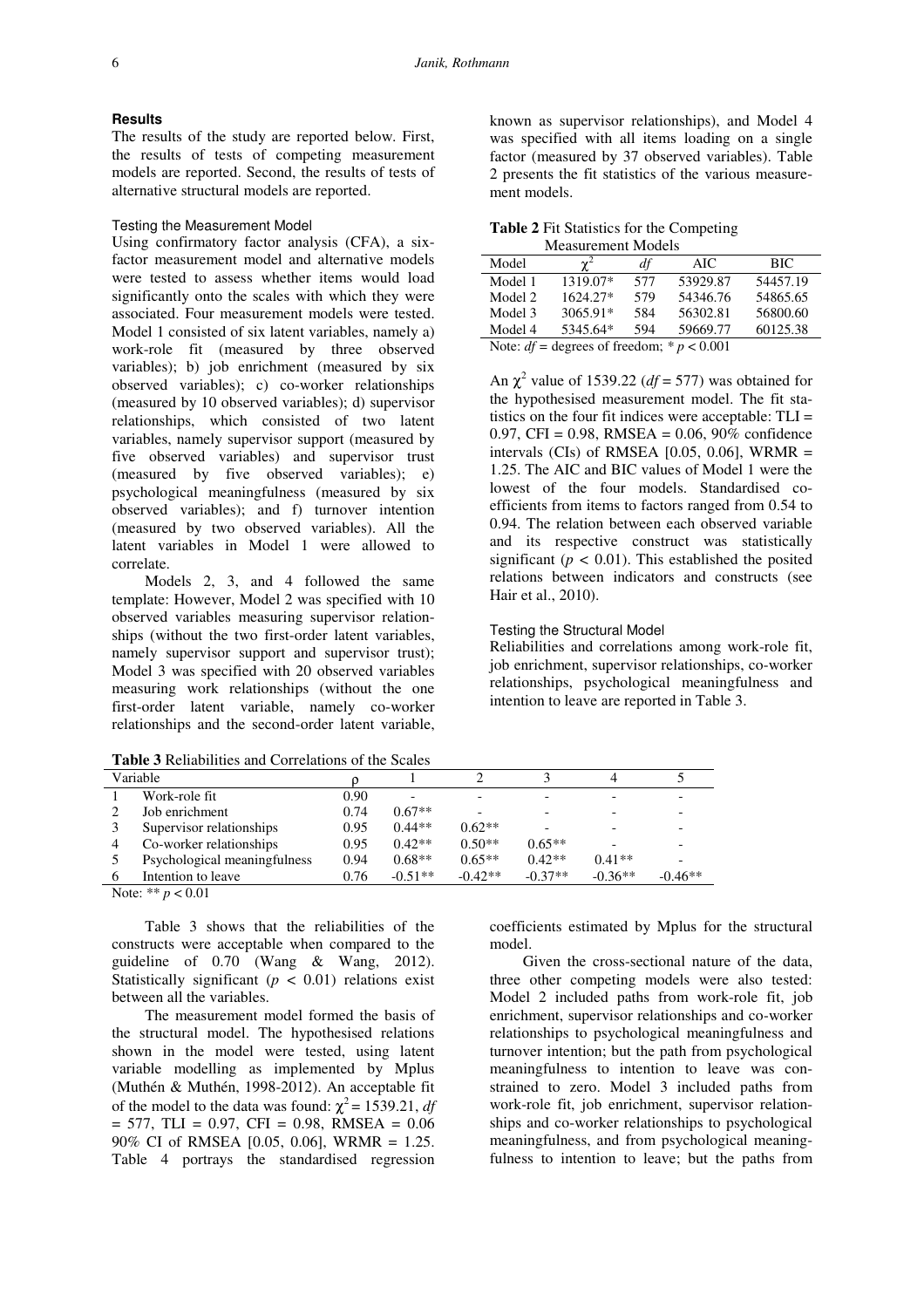work-role fit, job enrichment, supervisor relationships and co-worker relationships to intention to leave were constrained to zero. Model 4 included paths from work-role fit, job enrichment, supervisor relationships and co-worker relationships and psychological meaningfulness to intention to leave, but the paths from work-role fit, job enrichment, supervisor relationships and co-worker relationships to psychological meaningfulness were constrained to zero. The following changes in chisquare  $(\Delta \chi^2)$  were found: Models 1 and 2 -  $\Delta \chi^2$  = 4.99,  $\Delta df = 1$ ,  $p < 0.0255$ ; models 1 and 3 -  $\Delta \chi^2$  = 48.54, ∆*df* = 4, *p* < 0.0001, and models 1 and 4 -  $Δχ<sup>2</sup> = 695.15, Δdf = 4, p < 0.0001$ . Therefore Model 1 was superior to Models 2, 3 and 4.

Figure 1 and Table 4 depict the standardised path coefficients, which Mplus estimated for the hypothesised model. The authors allowed correlations between work-role fit, job enrichment, supervisor relationships and co-worker relationships.

**Table 4** Standardised Regression Coefficients of the Variables on Intention to Leave

| Variables                                   | Estimate | SЕ   | Est/SE  | p         |
|---------------------------------------------|----------|------|---------|-----------|
| Meaningfulness                              |          |      |         |           |
| on                                          |          |      |         |           |
| Work-role fit                               | 0.43     | 0.05 | 8.78    | $0.000**$ |
| Job enrichment                              | 0.35     | 0.07 | 5.32    | $0.000**$ |
| Supervisor                                  | $-0.03$  | 0.06 | $-0.53$ | 0.090     |
| relationships                               |          |      |         |           |
| Co-worker                                   | 0.07     | 0.04 | 1.70    | 0.599     |
| relationships                               |          |      |         |           |
| Intention to                                |          |      |         |           |
| leave on                                    |          |      |         |           |
| Work-role fit                               | $-0.32$  | 0.07 | $-2.28$ | $0.001**$ |
| Job enrichment                              | 0.03     | 0.10 | 0.29    | 0.771     |
| Supervisor                                  | $-0.12$  | 0.08 | $-1.57$ | 0.166     |
| relationships                               |          |      |         |           |
| Co-worker                                   | $-0.09$  | 0.06 | $-1.55$ | 0.122     |
| relationships                               |          |      |         |           |
| Meaningfulness                              | $-0.17$  | 0.08 | $-2.28$ | $0.022*$  |
| $N_{0}t_{P}$ , ** $n > 0.01$ , * $n > 0.05$ |          |      |         |           |

Note: \*\* *p* < 0.01; \**p* < 0.05

For the portion of the model predicting psychological meaningfulness, Table 4 indicates that the path coefficients of work-role fit (β = 0.43,  $p$  < 0.001) and job enrichment (β = 0.35, *p* < 0.001) were statistically significant, and had the expected signs. Work-role fit and job enrichment were positively associated with psychological meaningfulness. The WLSMV-estimated equation accounted for a large proportion of the variance in psychological meaningfulness  $(R^2 = 0.44)$ . Similar results have been obtained in Model 2 and Model 3. However, Table 3 shows that psychological meaningfulness is significantly related, statistically, to work-role fit  $(r = 0.68)$ , job enrichment  $(r = 0.65)$ , supervisor relations  $(r = 0.42)$ , and co-worker relations  $(r = 0.41)$ . Hypothesis 1 is thereby supported.

For the portion of the model predicting intention to leave, Table 4 indicates that the path coefficients of work-role fit ( $\beta$  = -0.32, *p* < 0.001) and psychological meaningfulness (β =  $-0.17$ , *p* < 0.022) were statistically significant and had the expected signs. Work-role fit and psychological meaningfulness were negatively associated with intention to leave. The WSLMV-estimated equation accounted for a large proportion of the variance in intention to leave  $(R^2 = 0.28)$ . Hypothesis 2 is partially supported. In Model 2, work-role fit ( $\beta$  = 0.44,  $SE = 0.05$ ,  $p < 0.001$ ) and job enrichment (β =  $-0.40$ , SE = 0.07,  $p < 0.001$ ) were statistically significant predictors, when the effect of psychological meaningfulness on intention to leave was constrained to zero. Furthermore, in Model 3 (in which the effects of work-role fit, job enrichment, supervisor and co-worker relationships on intention to leave were constrained to zero), psychological meaningfulness was strongly associated with intention to leave ( $\beta$  = -0.61, SE = 0.04,  $p < 0.001$ ). Table 3 shows that work-role fit  $(r = -0.51)$ , job enrichment  $(r = -0.42)$ , supervisor relations  $(r = -1.42)$ 0.37), and co-worker relations  $(r = -0.46)$  were statistically significantly and negatively related to intention to leave. Hypotheses 2 and 3 are supported.

## Indirect Effects

To determine whether any relations in the model were indirectly affected by work-role fit, job enrichment, supervisor and co-worker relationships, the procedure explained by Hayes (2013) was used. Bootstrapping was used to construct twosided bias-corrected 95% CIs, so as to evaluate indirect effects. Lower and upper CIs are reported (see Table 5).

Regarding the indirect effects of work-role fit and job enrichment on teachers' intention to leave. the 95% CIs for psychological meaningfulness did not include zero. Hypothesis 4 is partially supported, namely that work-role fit and job enrichment impact intention to leave via psychological meaningfulness. None of the other indirect effects were significant.

Taken together, the results suggest that the relations posited in the model account for a substantial amount of the covariation in the data. The model accounts for 44% of the variance in psychological meaningfulness, and 28% of the variance in teachers' intention to leave, lending more empirical support to the model's fit.

# **Discussion**

Namibian teachers leave the profession at an alarming rate (Mseyamwa, 2007). It is therefore crucial to understand the possible reasons for teachers' intention to leave. This study showed that poor work-role fit and low psychological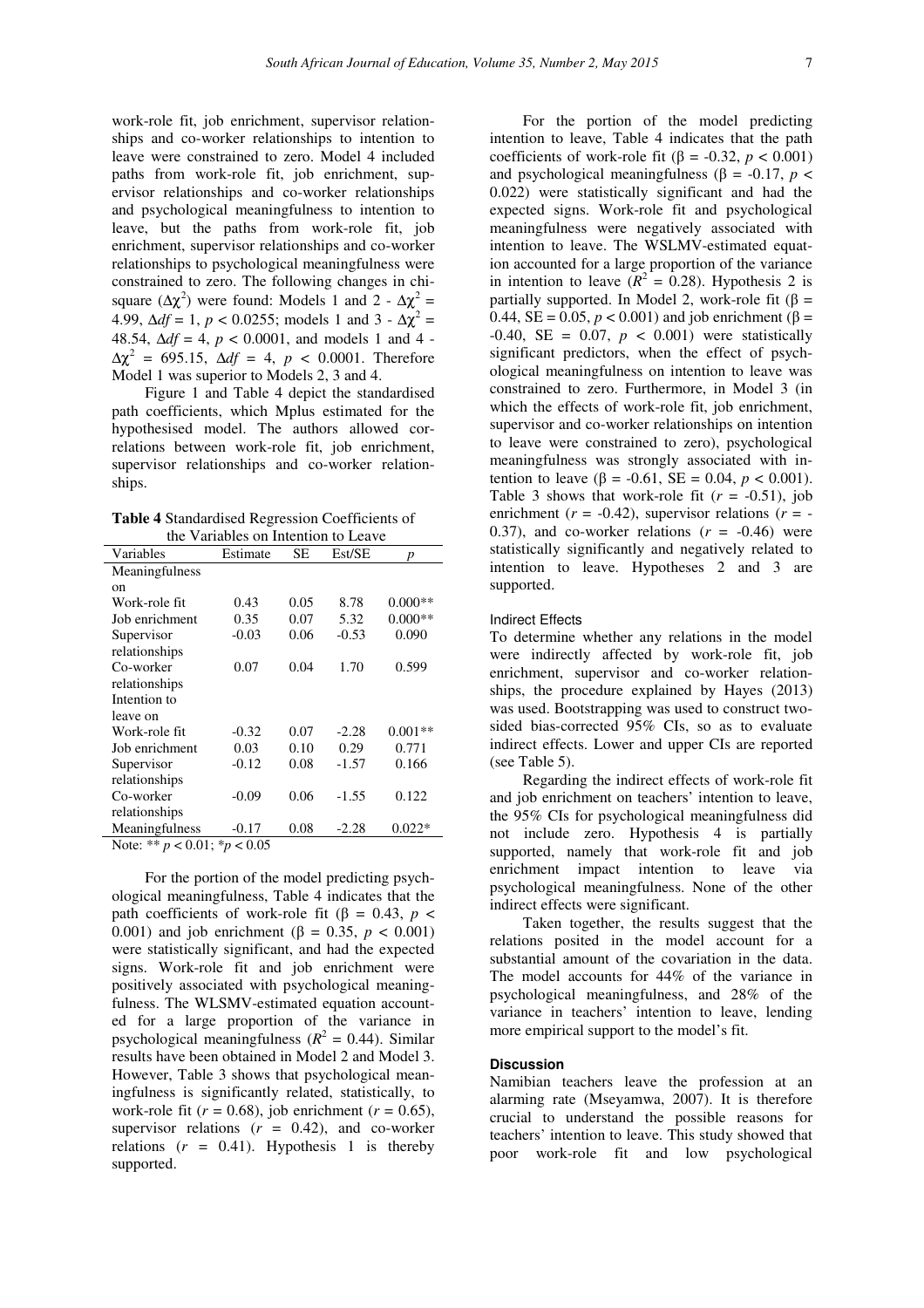meaningfulness have a direct effect on teachers' intention to leave. Work-role fit and job enrichment had direct positive effects on experiences of psychological meaningfulness with regards to work. An analysis of the indirect effects showed that poor work-role fit affected intention to leave due to experiences of low psychological meaningfulness.

The results showed that psychological meaningfulness plays an important role in the retention of teachers. Given the challenges that teachers in Namibia face, as well as a lack of resources, experiences of a lack of psychological meaningfulness at work might explain why teachers are found to want to leave (Tang, Kim & Tang, 2000). Prouse (2010) found that increased psychological meaningfulness lowered the incidence of turnover intention with airline pilots and

cabin crew at an airline company in New Zealand. Leiter, Harvie and Frizzell (1998) found in their study with nurses in a hospital in central Canada, that a sense of lack of meaningfulness of work contributed towards burnout, which in turn increased the likelihood of quitting. Suadicani, Bonde, Olesen and Gyntelberg (2013) also found in their study on Danish hospital employees that a low sense of meaningfulness of work independently predicted higher intention to quit. A study on a selected group of government workers in the United States indicated these workers to have been absent from work for less days when they experienced a high sense of meaningfulness in their work (Clegg, 1983), which signals that employees prefer their workplace when they experience meaningfulness there.



**Figure 1** WLSMV estimates for the hypothesised model of intention to leave (standardised solution)

| Variable                 | Estimate | SE.  | 95% BC CI |         |
|--------------------------|----------|------|-----------|---------|
|                          |          |      | Lower     | Upper   |
| Work-role fit            | $-0.28*$ | 0.05 | $-0.38$   | $-0.19$ |
| Job enrichment           | $-0.22*$ | 0.07 | $-0.37$   | $-0.08$ |
| Supervisor relationships | 0.05     | 0.06 | $-0.08$   | 0.17    |
| Co-worker relationships  | $-0.05$  | 0.04 | $-0.12$   | 0.02    |

Note: SE = standard error; 95% BC CI = 95% bias-corrected confidence intervals

 $p < 0.01$ 

In this study, work-role fit and job enrichment had a direct positive effect on psychological meaningfulness. Co-worker and supervisor relationships did not contribute significantly towards teachers' experience of meaningfulness in the structural model. This contradicts Locke and Taylor (1990) as well as Kahn's (1990) findings, that co-worker relationships were positively associated with psychological meaningfulness. One of the reasons for this finding might be that work-role fit and job enrichment are related to the job itself; whereas co-workers and supervisors have to do with relationships at work. Work roles and actual tasks (compared to work relationships) made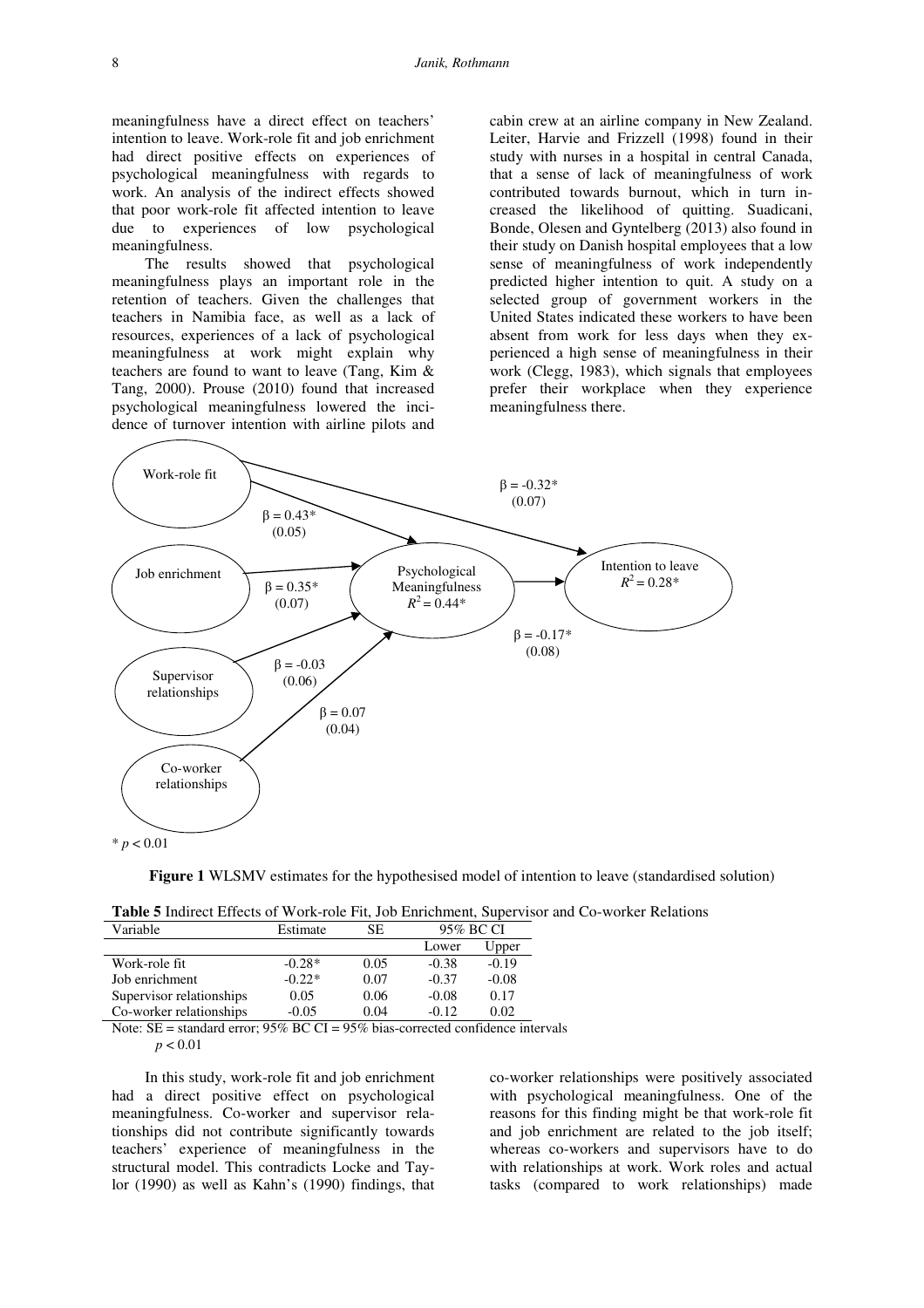stronger contributions to experiences of psychological meaningfulness in this study. May et al. (2004) found, on the other hand, that co-worker and supervisor relationships were stronger, and were related psychologically to a sense of safety.

Although co-worker and supervisor relationships were not significant predictors of psychological meaningfulness and turnover intention in the structural model, this does not mean that these relationships are not important to teachers. In fact, studies have shown that the relational context at work is important, because it fosters a sense of belonging (Kahn & Heaphy, 2014), shows that employees care for each other (Frost et al., 2000), and offers a sense of connectedness and attachment to a purpose and to the leader (Kahn & Heaphy, 2014). The strength and direction of correlations between co-worker and supervisor relationships on the one hand, and psychological meaningfulness and intention to leave on the other, provide support for the importance of the relational context in which teachers find themselves. However, coworker and supervisor relationships were also associated with work-role fit. Therefore, it is possible that teachers' perceptions of relational contexts at work may have affected their sense of fit with their jobs, which in turn affected psychological meaningfulness and intentions to leave (Boon, Den Hartog, Boselie & Paauwe, 2011).

Numerous studies support the positive interaction between work-role fit and the psychological meaningfulness of work. Work-role fit and psychological meaningfulness have since become important research avenues (Dik & Duffy, 2008; May et al., 2004; Olivier & Rothmann, 2007; Schaufeli & Bakker, 2004; Wrzesniewski & Tosti, 2005). Shamir (1991) states that work-role fit assists the human being in transcending his or her personal, limited existence, thus widening the horizon of meaningfulness in his/her life. In the same sense, May et al. (2004) found that work-role and selfconcept of the employee were intertwined (workroles are selected to complement self-concept), which contributed to increased experience of meaningfulness (Olivier & Rothmann, 2007). Rothmann and Rothmann (2010), as well as Van Zyl et al. (2010), found that work-role fit was a strong predictor of psychological meaningfulness, whereas findings from previous studies support the notion that job enrichment and psychological meaningfulness correlate positively (Kahn, 1990; May et al., 2004; Renn & Vandenberg, 1995). Job enrichment can be seen as a tool that assists towards employee empowerment. An employee that perceives his/her work to enrich the self, and to allow for personal growth, will stand a better chance of experiencing meaningfulness in the work and the workplace. In this sense, Spreitzer (1995) found that job enrichment helped employees to

experience their jobs as meaningful. Saks (2006), in his study on the antecedents and consequences of work engagement, also indicates that job enrichment leads to the psychological meaningfulness of work. Hackman and Oldham (1976, 1980) have argued that meaningfulness is an important product of job-enriched work circumstances. Hosiea, Jayashree, Tchantchane and Lee (2013), in their study with employees of a Singaporean retail petroleum firm, found that the job enrichment of employees decreased their intention to quit, probably because they experienced their work to be meaningful. It is thus evident that the broader literature includes studies which support the findings that teachers in Namibia that experience work-role fit and job enrichment also stand a better chance of experiencing elevated levels of meaningfulness of work.

In addition, it was also found in this study that poor work-role fit and low psychological meaningfulness had a direct effect on teachers' intention to leave the teaching profession. Teachers indicated that a poor fit with their work-role and an inability to find meaning in their work would be likely to prompt them to resign and look for other posts. This finding is in agreement with that of Iplik et al. (2011), who confirmed in their study on Turkish hotel managers that good work-role fit leads to a decrease in intention to resign. Also, in his study amongst seven different organisations, Scroggins (2008) found that if the self-concept of the employee was confirmed by the work-role, that the person would find so much meaning in the job that turnover intention would either be very low, or not at all present.

An analysis of the indirect effects showed that poor work-role fit and poor job enrichment affected intention to leave via experiences of low psychological meaningfulness. In this regard, Tummers and Knies (2013) conducted a study in the Netherlands in the sectors of health, education and local government, confirming that meaningfulness played a strong mediating role between leadership and healthy organisational outcomes, especially in the sectors of health and education. Various studies also confirmed psychological meaningfulness to be an important predictor of turnover intention (May et al., 2004; Rothmann & Rothmann, 2010; Woods & Sofat, 2013).

The study was limited to secondary school teachers of only six of the 13 educational regions of Namibia. Future studies might seek to include all the educational regions of Namibia as the country has a vast territory with great differences between regions. Findings might be different if all the regions are included. Another limitation is that a survey design has been used, making it practically impossible to find causes for the obtained relationships. A longitudinal study would thus be more enlightening in this regard.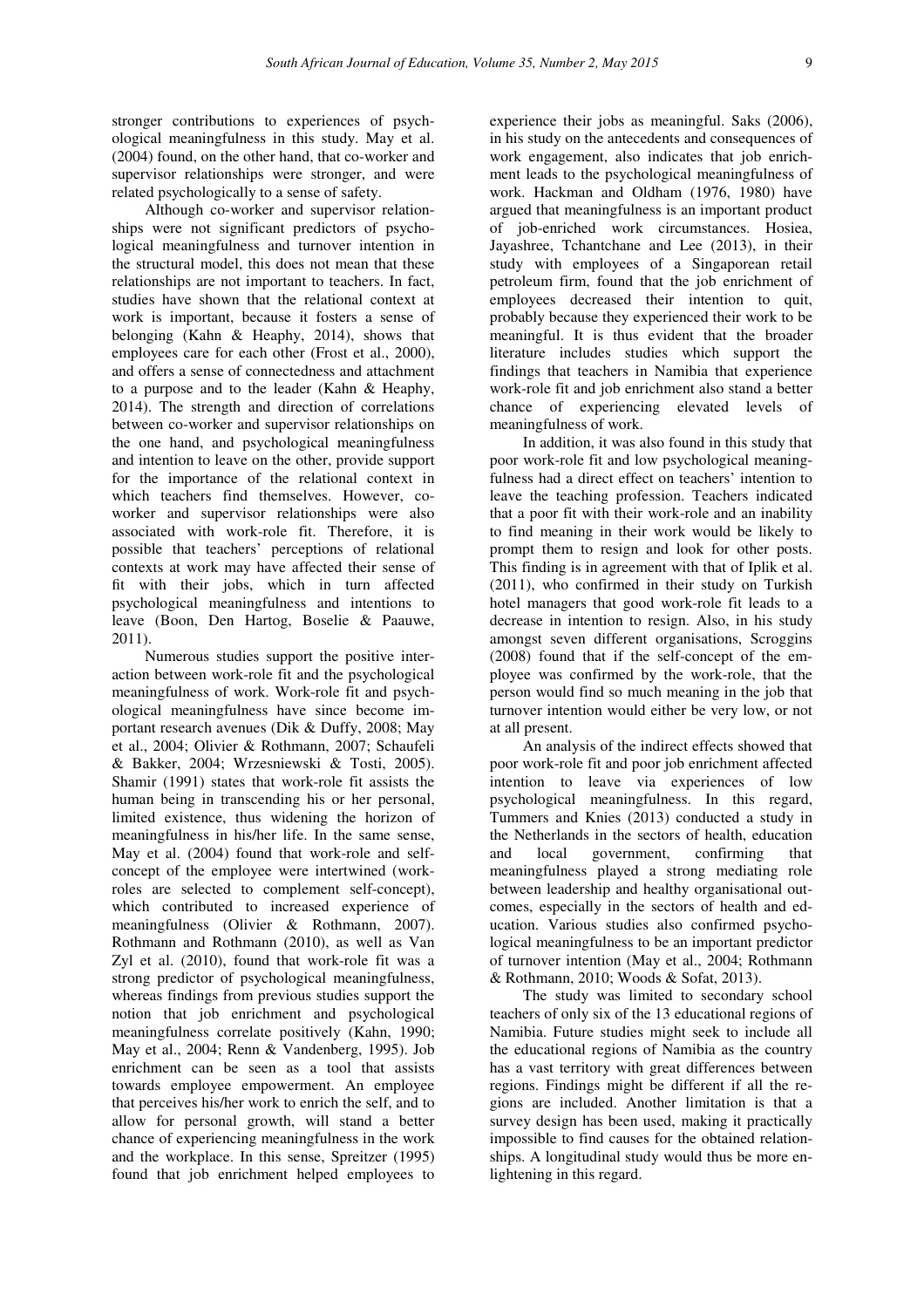## **Conclusion**

It is firstly concluded from this study of secondary school teachers in Namibia that psychological meaningfulness of work can be associated with teachers' intentions to leave their jobs and organisations. Secondly, although work-role fit, job enrichment, and supervisor and co-worker relations are strongly associated with psychological meaningfulness of teachers' work, two factors, namely work-role fit and job enrichment, were statistically significant predictors. Lastly, work-role fit and job enrichment made significant contributions to teachers' intention to leave their jobs, as well as to leave the organisation that employs them.

## **Recommendations**

Ways should be found to inform and guide relevant education authorities regarding the effects of psychological meaningfulness of work on retention of teachers. Interventions ought, therefore, to be implemented to improve work-role fit of teachers and to enrich their jobs. To retain teachers, it is thus essential to focus on their subjective experience of work-role fit and job enrichment. Human resource management initiatives (including recruitment, selection, induction, training and development, and performance management) should be implemented so as to promote work-role fit of teachers, which is likely to promote psychological meaningfulness and result in retention of staff (Isaksen, 2000).

Longitudinal research is necessary to clarify the effects of teachers' relational contexts at work on their experiences of fit in their environment. Whilst this study focused on work-role fit, future studies should also focus on fit in the school in which teachers are appointed. More research is also needed regarding the implementation of meaningmaking interventions, as well as programmes to improve work-role fit and job enrichment.

### **References**

- Bakker AB, Demerouti E, De Boer E & Schaufeli WB 2003. Job demands and job resources as predictors of absence duration and frequency. *Journal of Vocational Behaviour,* 62:341-356.
- Bennell P & Akyeampong K 2007. *Teacher motivation in Sub-Saharan Africa and South Asia.* London: Department for International Development (DFID). Available at http://r4d.dfid.gov.uk/PDF/Outputs/PolicyStrategy/

ResearchingtheIssuesNo71.pdf. Accessed 16 February 2015.

- Boon C, Den Hartog DN, Boselie JPPEF & Paauwe J 2011. The relationship between perceptions of HR practices and employee outcomes: Examining the role of person-organisation and person-job fit. *The International Journal of Human Resource Management,* 22(1):138-162.
- Brief A & Nord WR (eds.) 1990. *Meaning of occupational work: A collection of essays.*  Lexington, MA: Lexington Books.
- Brown TA 2006. *Confirmatory factor analysis for applied research.* New York: The Guilford Press.
- Chaplain RP 2008. Stress and psychological distress among trainee secondary teachers in England. *Educational Psychology,* 28(2):195-209. doi: 10.1080/01443410701491858
- Chen ZJ, Zhang X & Vogel D 2011. Exploring the underlying processes between conflict and knowledge sharing: A work-engagement perspective. *Journal of Applied Social Psychology,*   $41(5):1005-1033$ . doi:  $10.1111/i$ .1559-1816.2011.00745.x
- Clegg CW 1983. Psychology of employee lateness, absence, and turnover. A methodological critique and an empirical study. *Journal of Applied Psychology,* 68(1):88-101. http://psycnet.apa.org/doi/10.1037/0021- 9010.68.1.88
- Cohen-Meitar R, Carmeli A & Waldman DA 2009. Linking meaningfulness in the workplace to employee creativity: The intervening role of organizational identification and positive psychological experiences. *Creativity Research Journal,* 21(4):361-375. doi: 10.1080/10400410902969910
- Creswell JW 2009. *Research design: Qualitative, quantitative, and mixed methods approaches* (3rd ed). San Francisco: Sage.
- Daniels AC 2000. *Bringing out the best in people: How to apply the astonishing power of positive reinforcement.* New York: McGraw-Hill.
- Deci EL & Ryan RM 2011. Levels of analysis, regnant causes of behavior and well-being: The role of psychological needs. *Psychological Inquiry: An International Journal for the Advancement of Psychological Theory,* 22(1):17-22. doi: 10.1080/1047840X.2011.545978
- Demerouti E, Bakker AB, Nachreiner F & Schaufeli WB 2001. The job demands-resources model of burnout. *Journal of Applied Psychology,*  86(3):499-512.
- Dess GG & Shaw JD 2001.Voluntary turnover, social capital, and organizational performance. *Academy of Management Review,* 26(3):446-456. doi: 10.5465/AMR.2001.4845830
- Dik BJ & Duffy RD 2008. Calling and vocation at work: Definitions and prospects for research practice. *The Counselling Psychologist (TCP),* 37(3):424-450. doi: 10.1177/0011000008316430
- Eisenberger R, Stinglhamber F, Vandenberghe C, Sucharski IL & Rhoades L 2002. Perceived supervisor support: Contributions to perceived organizational support and employee retention. *Journal of Applied Psychology,* 87(3):565-573.
- Fairlie P 2011. Meaningful work, employee engagement, and other key employee outcomes: Implications for human resource development. *Advances in Developing Human Resources,* 13(4):508-525. doi: 10.1177/1523422311431679
- Frankl VE 1959. Man's search for meaning (5<sup>th</sup> ed). London: Rider Books.
- Fried Y & Ferris GR 1987. The validity of the job characteristics model: A review and meta-analysis. *Personnel Psychology,* 40(2):287-322. doi: 10.1111/j.1744-6570.1987.tb00605.x
- Frost PJ, Dutton JE, Worline MC & Wilson A 2000. Narratives of compassion in organizations. In S Fineman (ed). *Emotions in organizations.*  Thousand Oaks, CA: Sage.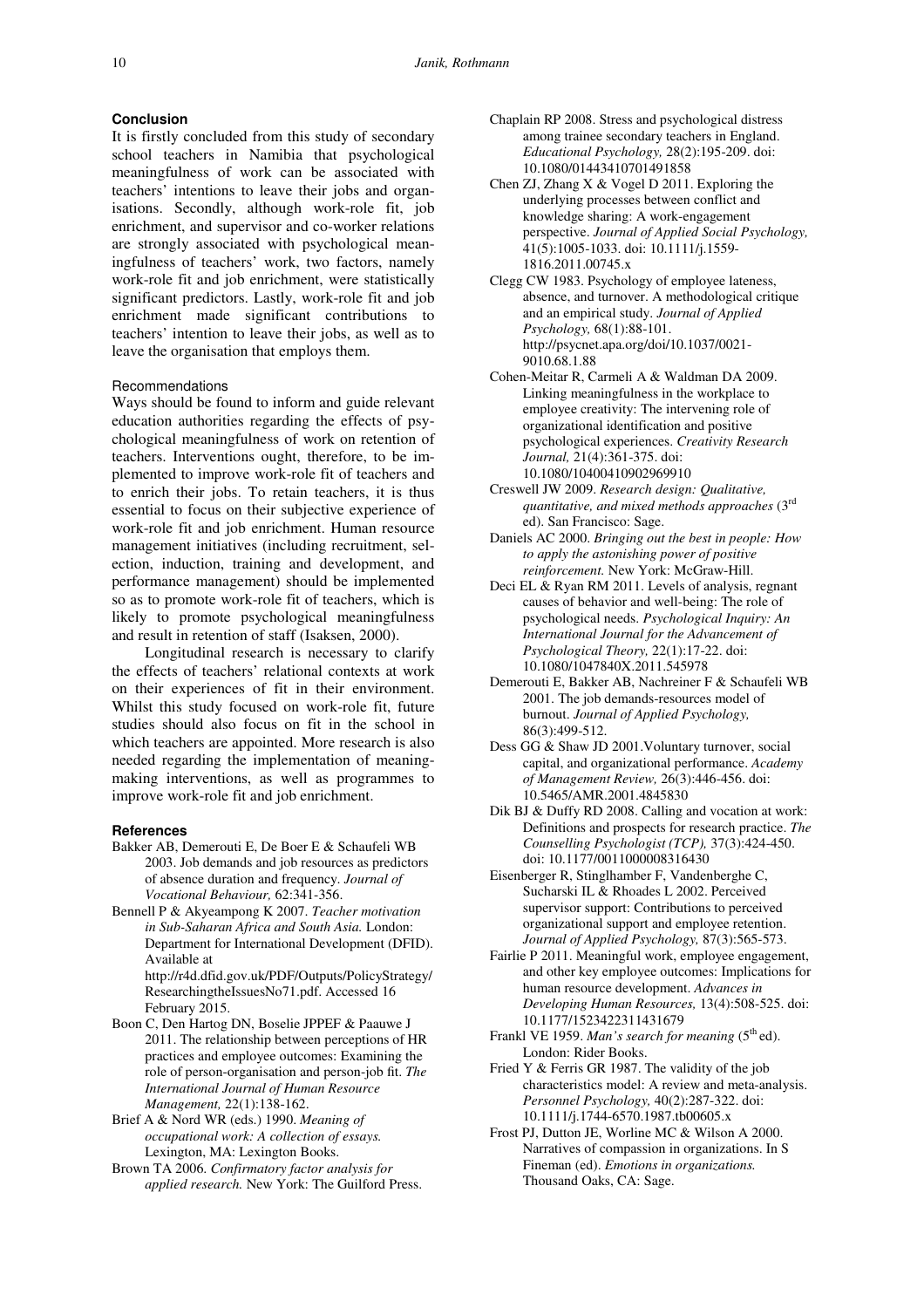George E, Louw D & Badenhorst G 2008. Job satisfaction among urban secondary-school teachers in Namibia. *South African Journal of Education,* 28(2):135-154. Available at http://www.ajol.info/index.php/saje/article/view/25 150/4349. Accessed 16 February 2015.

Glebbeek AC & Bax EH 2004. Is high employee turnover really harmful? An empirical test using company records. *Academy of Management Journal,* 47(2):277-286. doi: 10.2307/20159578

Grant AM 2012. Leading with meaning: Beneficiary contact, prosocial impact, and the performance effects of transformational leadership. *Academy of Management Journal,* 55(2):458-476.

Gravetter FJ & Forzano LB 2006. *Research methods for the behavioural sciences*  $(2<sup>nd</sup>ed)$ . Sydney: Wadsworth.

Hackman JR& Oldham GR 1975. Development of the job diagnostic survey. *Journal of Applied Psychology,* 60(2):159-170.

Hackman JR & Oldham GR 1976. Motivation through the design of work: Test of a theory. *Organizational Behavior and Human Performance,*  16(2):250-279. http://dx.doi.org/10.1016/0030- 5073(76)90016-7

Hackman JR & Oldham GR 1980. *Work redesign.*  Reading, MA: Addison-Wesley.

Hackman JR, Oldham GR, Janson R & Purdy K 1995. A new strategy for job enrichment. In DA Kolb, J Osland & IM Rubin (eds). *The organizational behaviour reader* (6<sup>th</sup> ed). New York: Prentice Hall.

Hair JF, Black WC, Babin BJ & Andersen RE 2010. *Multivariate data analysis: A global perspective*   $(7<sup>th</sup>$ ed). Upper Saddle River, NJ: Pearson.

Hancock CB & Scherff L 2010. Who will stay and who will leave? Predicting secondary English teacher attrition risk. *Journal of Teacher Education,*  61(4):328-338. doi: 10.1177/0022487110372214

Hayes AF 2013. *Introduction to mediation, moderation, and conditional process analysis: A regressionbased approach.* New York: The Guilford Press.

Holtom BC, Mitchell TR, Lee TW & Eberly MB 2008. Turnover and retention research: A glance at the past, a closer review of the present, and a venture into the future. *The Academy of Management Annals,* 2:231-274.

Hosiea P, Jayashree P, Tchantchane A & Lee SB 2013. The effect of autonomy, training opportunities, age and salaries on job satisfaction in the South East Asian retail petroleum industry. *The International Journal of Human Resource Management,*  24(21):3980-4007. doi: 10.1080/09585192.2013.829517

Hu LT & Bentler PM 1999. Cutoff criteria for fit indexes in covariance structure analysis: Conventional criteria versus new alternatives. *Structural Equation Modeling: A Multidisciplinary Journal,*  6(1):1-55. doi: 10.1080/10705519909540118

Iplik FN, Kilic KC & Yalcin A 2011. The simultaneous effects of person-organization and person-job fit on Turkish hotel managers. *International Journal of Contemporary Hospitality Management,*  23(5):644-661.

http://dx.doi.org/10.1108/09596111111143386 Isaksen J 2000.Constructing meaning despite the

drudgery of repetitive work. *Journal of Humanistic* 

*Psychology,* 40(3):84-107. doi: 10.1177/0022167800403008

Jackson LTB, Rothmann S & Van de Vijver FJR 2006. A model of work-related well-being for educators in South Africa. *Stress & Health,* 22(4):263-274. doi: 10.1002/smi.1098

Johnson S, Cooper C, Cartwright S, Donald I, Taylor P & Millet C 2005. The experience of work-related stress across occupations. *Journal of Managerial Psychology,* 20(2):178-187. http://dx.doi.org/10.1108/02683940510579803

Kahn WA 1990. Psychological conditions of personal engagement and disengagement at work. *Academy of Management Journal,* 33(4):692-724.

Kahn WA & Heaphy ED 2014. Relational context of personal engagement at work. In C Truss, R Delbridge, E Soane, K Alfes & A Shantz (eds). *Employee engagement in theory and practice.* London: Routledge.

Kandetu V 1998. No shortcuts to progress. *Journal for Educational Reform in Namibia,* 6:1-6.

Kline RB 2010. *Principles and practice of structural*  equation modelling (3<sup>rd</sup> ed). New York: Guilford Press.

Kubberud V, Helland A & Smith RL 1999. *Teachers in the South; Their development and conditions of service.* LINS Report, 1999-5. Available at http://www.lins.no/db/pdf/report199905.pdf. Accessed 19 February 2015.

Kyriacou C 2001. Teacher stress: Directions for future research. *Educational Review,* 53(1):27-35. doi: 10.1080/00131910120033628

Leiter MP, Harvie P & Frizzell C 1998. The correspondence of patient satisfaction and nurse burnout. *Social Sciences & Medicine,* 47(10):1611- 1617. http://dx.doi.org/10.1016/S0277- 9536(98)00207-X

Le Roux A 2009. *Education Act 16 of 2001.* Available at http://www.scribd.com/doc/16633859/Education-Act-16-of-2001. Accessed 16 February 2015.

Locke EA & Taylor MS 1990. Stress, coping and the meaning of work. In AP Brief & WR Nord (eds). *Meanings of occupational work: a collection of essays.* Lexington, MA: Lexington Books.

Matuska KM& Christiansen CH 2008. A proposed model of lifestyle balance. *Journal of Occupational Science,* 15(1):9-19. doi: 10.1080/14427591.2008.9686602

May DR, Gilson RL & Harter LM 2004. The psychological conditions of meaningfulness, safety and availability and the engagement of the human spirit at work. *Journal of Occupational and Organizational Psychology,* 77(1):11-37. doi: 10.1348/096317904322915892

Meyers C 2007. *Industrial Psychology.* New York: Garnsey Press.

Ministry of Basic Education, Namibia 2008. *Draft Policy on Inclusive Education.* Namibia: Ministry of Basic Education.

Mseyamwa N 2007. Education-Namibia: "No wonder our pass rate is so poor". *Inter Press Service News Agency,* 22 October*.* Available at www.ipsnews.net/africa/nota.asp?idnews=35191. Accessed 19 February 2015.

Muthén LK & Muthén BO 1998-2012. *Mplus users' guide* (7th ed). Los Angeles, CA: Muthén &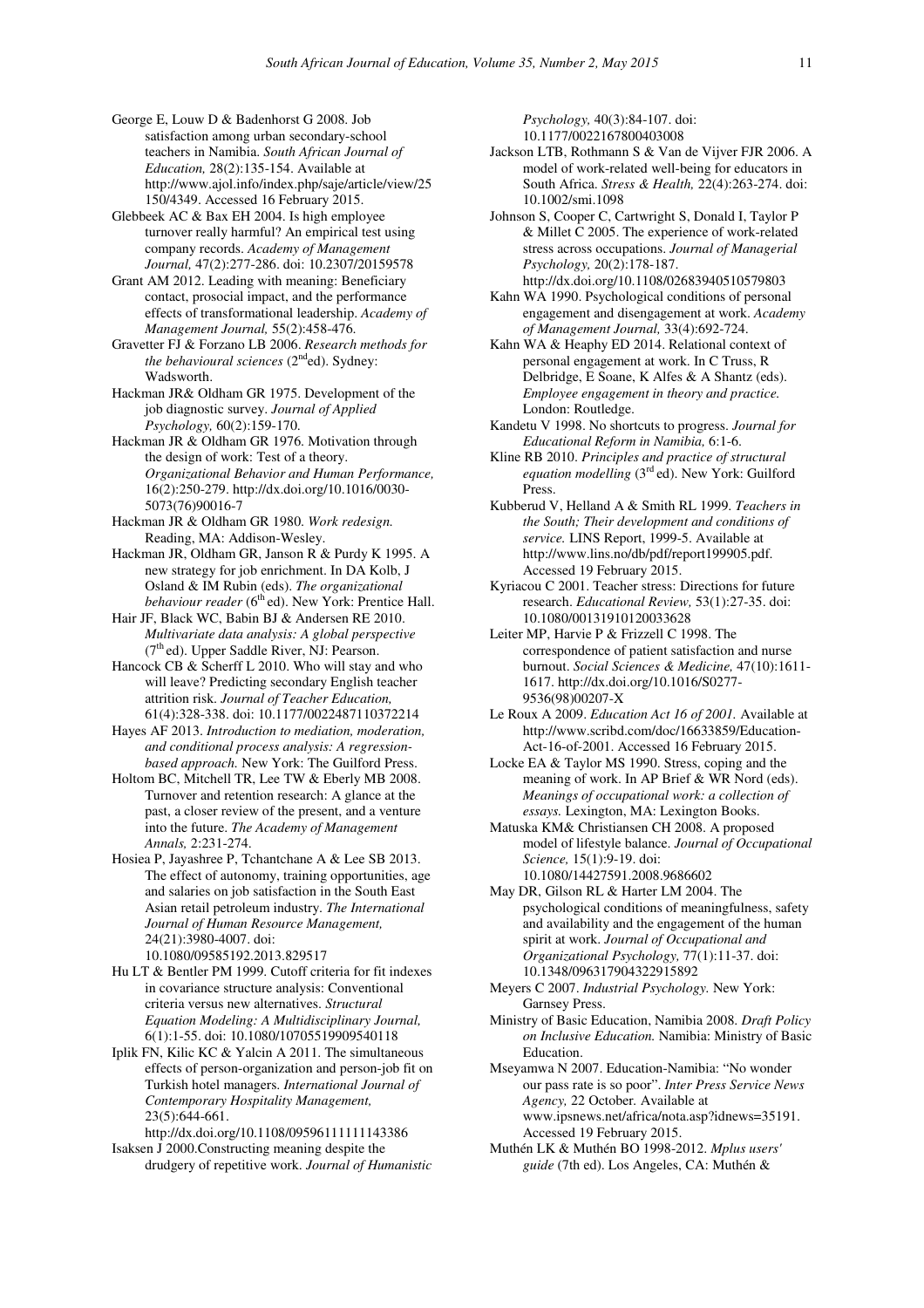Muthén.

- Nelson DI & Simmons BL 2003. Health psychology and work stress: A more positive approach. In JC Quick & LE Tetrick (eds). *Handbook of occupational health psychology.* Washington, DC: American Psychological Association.
- Oldham GR, Hackman JR & Pearce JL 1976. Conditions under which employees respond positively to enriched work. *Journal of Applied Psychology,*  61:395-403.
- Olivier AL & Rothmann S 2007. Antecedents of work engagement in a multinational oil company. *South African Journal of Industrial Psychology,* 33(3):49- 56. doi: 10.4102/sajip.v33i3.396
- Peterson C, Park N & Seligman MEP 2005. Orientations to happiness and life satisfaction: The full life versus the empty life. *Journal of Happiness Studies,* 6(1):25-41. doi: 10.1007/s10902-004- 1278-z
- Peterson C & Seligman MEP 2004. *Character strengths and virtues: A handbook and classification.* New York: Oxford University Press.
- Pisanti R, Gagliardi MP, Razzino S & Bertini M 2003. Occupational stress and wellness among Italian secondary school teachers. *Psychology and Health,*  18(4):523-536. doi: 10.1080/0887044031000147247
- Podolny JM, Khurana R & Hill-Popper M 2005. Revisiting the meaning of leadership. In B Staw & RM Kramer (eds). *Research in organizational behaviour* (Volume 26: An Annual Series of Analytical Essays and Critical Reviews). London, UK: Elsevier Ltd.
- Pratt MG & Ashforth BE 2003. Fostering meaningfulness in working and at work. In KS Cameron, JE Dutton & RE Quinn (eds). *Positive organizational scholarship.* San Francisco, CA: Berrett-Koehler Publishers.
- Prouse E 2010. The influences of work engagement and intention to turnover in pilots and cabin crew in a New Zealand based airline organisation. Unpublished master's thesis. New Zealand: Massey University.
- Rasku A & Kinnunen U 2003. Job conditions and wellness among Finish upper secondary school teachers. *Psychology and Health,* 18(4):441-456. doi: 10.1080/0887044031000147184
- Renn RW & Vandenberg RJ 1995. The critical psychological states: An underrepresented component in job characteristics research. *Journal of Management,* 21(2):279-303. Available at https://www.tamu.edu/faculty/bergman/renn1995.p df. Accessed 21 February 2015.
- Rieg SA, Paquette KR & Chen Y 2007. Coping with stress: An investigation of novice teachers' stressors in the elementary classroom. *Education,*  128(2):211-226.
- Rothmann S, Diedericks E & Swart JP 2013. Manager relations, psychological need satisfaction and intention to leave in the agricultural sector. *SA Journal of Industrial Psychology,* 39(2), Art. #1129, 11 pages.
- http://dx.doi.org/10.4102/sajip.v39i2.1129 Rothmann S & Rothmann S Jr2010. Factors associated with employee engagement in South Africa. *SA Journal of Industrial Psychology,* 36(2):12 pages.

doi: 10.4102/sajip.v36i2.925

Saks AM 2006. Antecedents and consequences of employee engagement. *Journal of Managerial Psychology,* 21(7):600-619. http://dx.doi.org/10.1108/02683940610690169

- Schaufeli WB & Bakker AB 2004. Job demands, job resources, and their relationship with burnout and engagement: A multi-sample study. *Journal of Organizational Behavior,* 25(3):293-315. doi: 10.1002/job.248
- Schreuder AMG & Theron AL 2004. *Careers: An organizational perspective.* Lansdowne: Juta.
- Scroggins WA 2008. Antecedents and outcomes of experienced meaningful work: A person-job fit perspective. *Journal of Business Inquiry: Research, Education and Application,* 7:68-78.
- Seligman MEP 2002. *Authentic happiness: Using the New Positive Psychology to Realize Your Potential for Lasting Fulfillment.* New York: Free Press.
- Shamir B 1991. Meaning, self, and motivation in organizations. *Organization Studies,* 12(3):405- 424. doi: 10.1177/017084069101200304
- Spreitzer GM 1995. Psychological empowerment in the workplace: Dimensions, measurement, and validation. *Academy of Management Journal,*  38(5):1442-1465. doi: 10.2307/256865
- Steger MF, Littman-Ovadia H, Miller M, Menger L & Rothmann S 2013. Engaging in work even when it is meaningless: Positive affective disposition and meaningful work interact in relation to work engagement. *Journal of Career Assessment,*  21(2):348-361*.* doi: 10.1177/1069072712471517
- Suadicani P, Bonde JP, Olesen K & Gyntelberg F 2013. Job satisfaction and intention to quit the job. *Occupational Medicine,* 63:96-102. doi: 10.1093/occmed/kqs233
- Swart J & Rothmann S 2012. Authentic happiness of managers, and individual and organisational outcomes. *South African Journal of Psychology,*  42(4):492-508.
- Swart JP 2012. Antecedents and outcomes of happiness of managers in the agricultural sector in South Africa. Unpublished doctoral thesis. Vanderbijlpark, SA: North-West University.
- Tang TL, Kim JK & Tang DS 2000. Does attitude toward money moderate the relationship between intrinsic job satisfaction and voluntary turnover? *Human Relations,* 53(2):213-245. doi: 10.1177/0018726700532003
- Thompson JA & Bunderson JS 2003. Violations of principle: Ideological currency in the psychological contract. *Academy of Management Review,*  28(4):571-586.
- Tummers LG & Knies E 2013. Leadership and meaningful work in the public sector. *Public Administration Review,* 73(6):859-868. doi: 10.1111/puar.12138
- Van Zyl LE, Deacon E & Rothmann S 2010. Towards happiness: Experiences of work-role fit, meaningfulness and work engagement of industrial/organisational psychologists in South Africa. *South African Journal of Industrial Psychology,* 36(1):1-10. doi: 10.4102/sajip.v36i1.890
- Verhaeghe R, Vlerick P, Gemmel P, Van Maele G & De Backer G 2006. Impact of recurrent changes in the